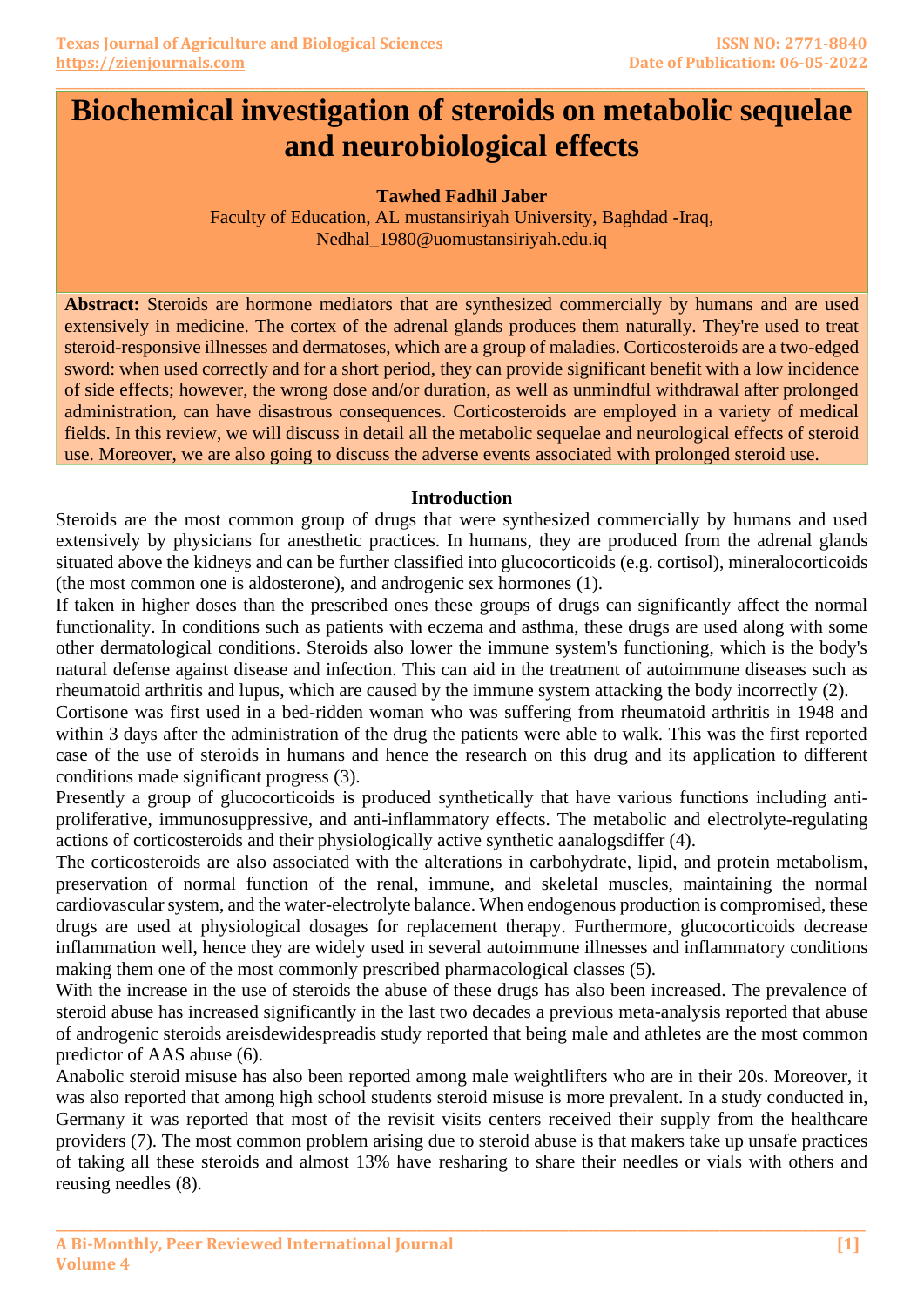**\_\_\_\_\_\_\_\_\_\_\_\_\_\_\_\_\_\_\_\_\_\_\_\_\_\_\_\_\_\_\_\_\_\_\_\_\_\_\_\_\_\_\_\_\_\_\_\_\_\_\_\_\_\_\_\_\_\_\_\_\_\_\_\_\_\_\_\_\_\_\_\_\_\_\_\_\_\_\_\_\_\_\_\_\_\_\_\_\_\_\_\_\_\_\_\_\_\_\_\_\_\_\_\_\_\_\_\_\_\_\_\_\_\_\_\_\_\_\_\_\_\_\_\_\_\_\_\_\_\_\_\_\_\_** Around 30% of androgenic steroid users develop a dependency, which is defined as long-term use of the drug despitunfavorablele consequences and negative impacts on physical, psychosocial, or occupational functioning (9). In the model of anabolic androgen steroid dependence model, high-dose AAS is utilized with dietary and intensive weight training in stage 1, which is referred to as the "my active" phase occurs. On the other hand, stage 2 is characterized by long-term and high-dose AAS usage, which leads to the establishment of a brain reward system, which contributes to misuse and dependency. The modern world's day-to-day lives and customs have been thrown into disarray by the internet and social media. The spread of misconception, along with a lack of knowledge regarding the limits on AAS, causes young athletes to engage in risky behaviors (10).

In this present review, we are going to discuss the effect of steroid use in humans and its biochemical effects on normal physiological processes, and also the neurological effect of these drugs. This review will try to address the effect of steroid use and its physiological outcome.

# **Alteration in blood and Biochemical parameters**

Past studies reported that long-term use of steroids can result in several changes in the biochemical parameters including blood count, renal function test, level of serum electrolytes, and lipid profile.

Blood count and hematological changes

Bordin et al reported that in steroid users the level of Haematocrit and mean corpuscular hemoglobin concentration (MCHC) increases significantly compared with the non-users. This study also reported that among steroid abusers the MCV levels also increased, but this had no statistically significant difference with the non-users. This study reported that erythropoiesis is higher in the steroid abusers compared to the nonusers (11).

In a previous study conducted among COPD patients who use inhaled corticosteroids, it was observed that users with inhaled corticosteroids have changed hemogram parameters. This study also reported higher MCV and mean MCHC levels among ICS users. The level of neutrophil counts, and WBC were significantly lower in the ICS users (12).

Previous studies have reported that testosterone increases the level of hemoglobin in replacement therapy. It was reported that corticosteroids increase the RBC count and hemoglobin mainly by decreasing erythrophagocytosis. They were also shown to affect the level of WBC (13).

They also affect white blood cells in circulation. Glucocorticoid therapy causes an increase in polymorphonuclear leukocytes in the blood due to an increased rate of entry from the marrow and a decreased rate of clearance from the vascular compartment. Glucocorticoids, on the other hand, reduce the number of lymphocytes, eosinophils, monocytes, and basophils. When a single dosage of cortisol is given, lymphocytes are lowered by 70% and monocytes are reduced by 90%. The number of cells in the body increases 24 to 72 hours following treatment (14).

Although certain lymphocytes also experience glucocorticoid-induced apoptosis, the decrease in several lymphocytes and other associated cells is assumed to be the result of redistribution (15). T lymphocytes are more susceptible to glucocorticoid-induced apoptosis than B lymphocytes, and glucocorticoid sensitivity varies by T-cell subpopulation.

Level of Sodium potassium, electrolyte, and water balance

Mineralocorticoids are associated with the regulation of water and electrolyte balance through the kidney. Treatment with aldosterone causes an increase in sodium reabsorption as well as potassium and hydrogen excretion in the renal tubule (16).

Mineralocorticoids' systemic activity is accounted for by similar effects on cation transport in most other tissues. Among the several symptoms of mineralocorticoid excess increased extracellular fluid volume, hypokalemia, positive sodium balance, and alkalosis are the important ones. Hypocorticism causes salt loss through the kidneys along with a decrease in the extracellular fluid volume and hydration (13).

The changes that happen in hypercorticism cause profound cardiovascular changes that can eventually result in renal failure and if not treated can eventually result in death. The mineralocorticoid receptors present in the distal tubules get activated by the Aldosterone. This increases the permeability of the apical membrane of the collecting tubular cells. There is also a rapid mechanism that has been reported that is independent of the activation of mineralocorticoid receptors (17).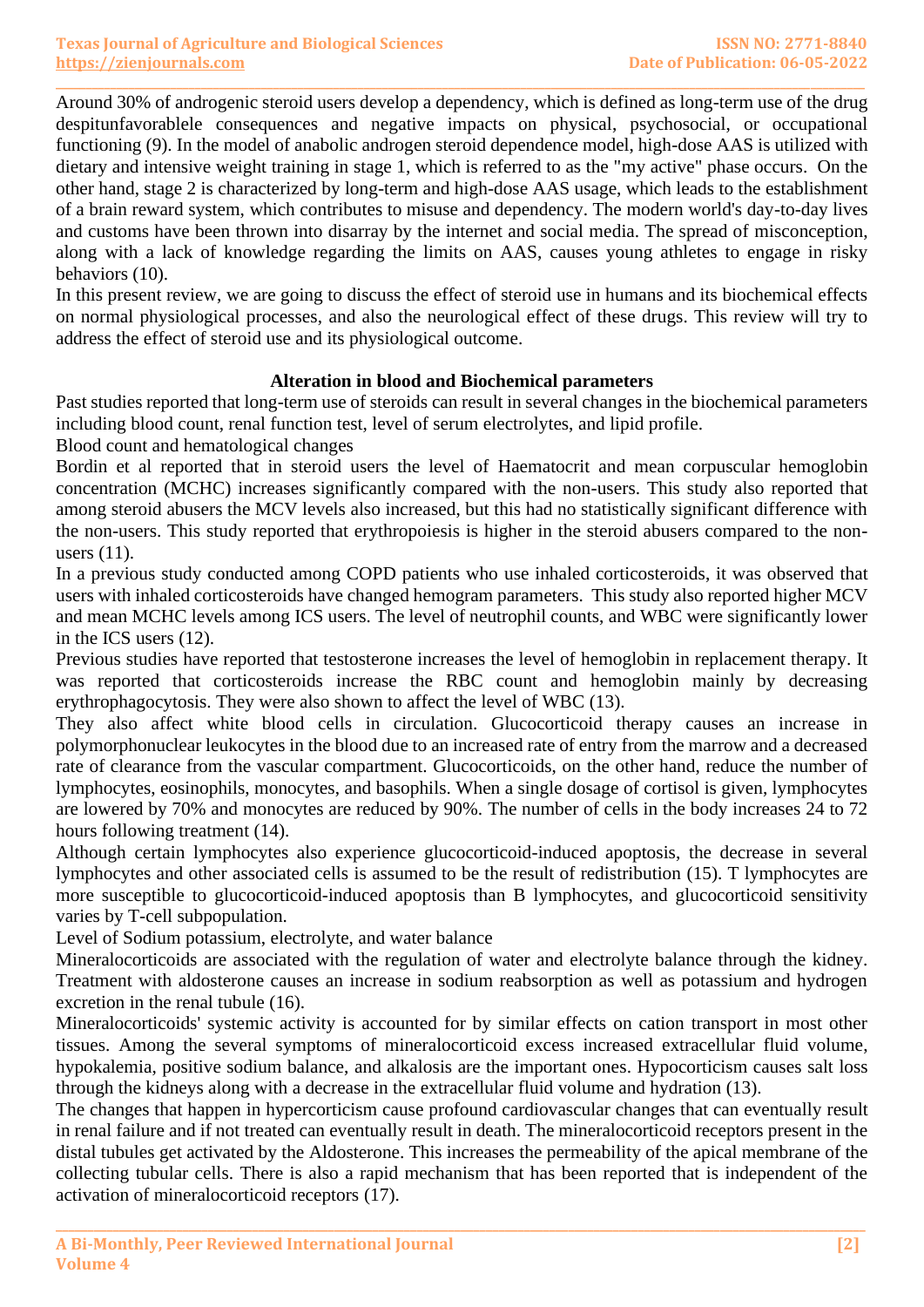**\_\_\_\_\_\_\_\_\_\_\_\_\_\_\_\_\_\_\_\_\_\_\_\_\_\_\_\_\_\_\_\_\_\_\_\_\_\_\_\_\_\_\_\_\_\_\_\_\_\_\_\_\_\_\_\_\_\_\_\_\_\_\_\_\_\_\_\_\_\_\_\_\_\_\_\_\_\_\_\_\_\_\_\_\_\_\_\_\_\_\_\_\_\_\_\_\_\_\_\_\_\_\_\_\_\_\_\_\_\_\_\_\_\_\_\_\_\_\_\_\_\_\_\_\_\_\_\_\_\_\_\_\_\_** Aldosterone also increases the activity of enzymes such as ATPase that are present in the serosal membrane. The driving forces for increased potassium and hydrogen excretion as a result of these alterations include increased sodium reabsorption and a larger negative potential in the lumen (18).

Calcium and magnesium excretion is also increased by mineralocorticoids, most likely due to volume expansion. Sodium "escaping," or the cessation of sodium alterations, occurs with long-term aldosterone treatment, whereas potassium and hydrogen loss continue. The mechanism for this action is uncertain, however, it could entail downregulation of mineralocorticoid receptors and subsequent loss of hormone reactivity (19).

The effects of glucocorticoids on the kidney differ from those of mineralocorticoids. Water diuresis, glomerular filtration rate, and renal plasma flow are all increased by glucocorticoids. Cortisol increases sodium retention and potassium excretion but does not appear to increase hydrogen excretion. Increased renal calcification, renal stone disease, and increased stone formation as a result of elevated urinary calcium and uric acid are the most common renal side effects of glucocorticoid drugs. (20).

Renal Biomarkers

It was observed that in individuals who had steroids the blood retention of urea, uric acid, and creatinine increased and reaches up to 60.6 mg/dl, 7.5 mg/dl, and 1.9 mg/dl is much higher than the normal level and commonly found in individuals with renal disorders. It was reported that bodybuilders who use higher doses of protein supplements and steroids have a higher number of amino acid metabolism in the liver (21).

The increased steroid doses are also associated with the increase in creatinine levels. As per the recommendation of the international Renal Association the determination of the glomerular filtration rate can provide information about renal functionality (22).

Bordin et al reported that in steroid users the value of GFR varies from 89ml/min to 79 ml/min which is lower than the normal GFR of 90 ml/min. This decreased GFR if persisted for a longer period can eventually result in CKD. However, there is no change in the uric acid level that was reported in this study (11).

Daher et al reported that androgens cause direct toxicological effects on the glomerular cells and thus resulting in the accumulation of the mesangial matrix. This eventually results in acute kidney injury (23). Moreover, it is also reported recently that long-term use of steroids can cause focal segmental glomerulosclerosis (24). Lipid profile and Liver functions

The exact pathophysiological basis of corticosteroid-induced liver damage is still unknown and is only linked to HBV infection in some patients. Though modest dosages of corticosteroids are thought to be safe for the liver, long-term use of these medicines has been linked to steatosis and steatohepatitis (25).

In the previous studies, it was reported that steroid dose increase can significantly increase the risk of nonalcoholic fatty liver diseases. In this study, the authors have reported a case where an increase in the steroid dose increases the level of Serum aspartate aminotransferase (AST) and alanine aminotransferase levels (ALT). Further analysis revealed that women had NAFLD. Liver biopsy results showed the presence of fatty liver (26).

Another study by Coelho et al reported one case of hepatitis in a patient with inflammatory bowel disease. In this study, one patient with IBD was prescribed steroids. After a few days, the liver parameters showed significant changes. The level of ALT, AST, GGT, and alkaline phosphatase levels increased significantly. They have concluded that this is associated with steroid use as the patient had a normal level of liver enzymes the admission. After the steroids were withdrawn the liver function tests became normal (27).

# **Metabolic effects of steroid use**

Glucocorticoid essential cortisol is an important regulator of nucleic acid, protein, lipid, and carbohydrate metabolism. Cortisol will increase blood glucose degrees by stimulating gluconeogenesis inside the liver (28). The loss of protein stores, which are required in all body cells except those of the liver, is one of the most significant effects of cortisol on the body's metabolic system. This is due to a decrease in protein synthesis and an increase in the catabolism of already present proteins in the cells. Cortisol enhances fatty acid mobilization from adipose tissue and boosts fatty acid oxidation in cells; nevertheless, too much cortisol induces fat deposition in the neck and chest, giving the torso a "buffalo" appearance (29).

The exact dosing and the effect of corticosteroids in individuals differ. This difference is mainly based on the difference in their preparations and their pharmacokinetic effects. Further, the condition of the underlying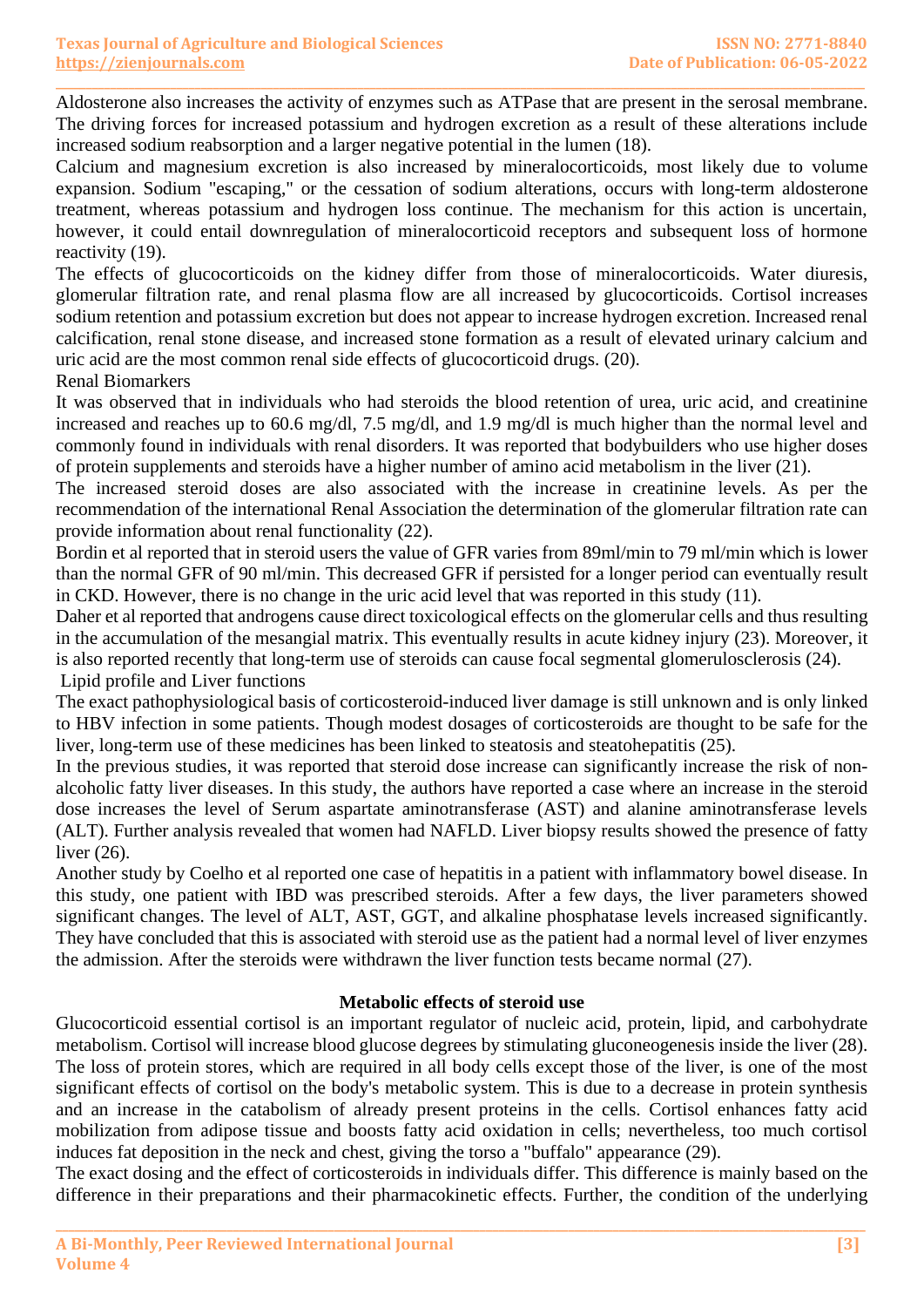disease for which the drugs are been used also varies. The response to corticosteroid treatment also depends on the interactions of these drugs with the other non-steroid agents and their responses.

**\_\_\_\_\_\_\_\_\_\_\_\_\_\_\_\_\_\_\_\_\_\_\_\_\_\_\_\_\_\_\_\_\_\_\_\_\_\_\_\_\_\_\_\_\_\_\_\_\_\_\_\_\_\_\_\_\_\_\_\_\_\_\_\_\_\_\_\_\_\_\_\_\_\_\_\_\_\_\_\_\_\_\_\_\_\_\_\_\_\_\_\_\_\_\_\_\_\_\_\_\_\_\_\_\_\_\_\_\_\_\_\_\_\_\_\_\_\_\_\_\_\_\_\_\_\_\_\_\_\_\_\_\_\_**

In a study conducted among patients with rheumatoid arthritis, it was shown that low doses of glucocorticoids have similar adverse events as that of the placebo group. This indicates that in low doses these drugs defy the common belief of abuse and its adverse events on individuals (30). The most significant effects of these steroids are described in detail in the below section.

Intermediary Metabolism

Metabolism of protein, carbohydrate, and lipid all are influenced by the glucocorticoid. Storage of carbohydrates as glycogen and gluconeogenesis is also promoted by glucocorticoids. The mobilization of amino acids from protein and subsequent breakdown as a source of carbon during gluconeogenesis causes an increase in urine nitrogen after an increase in glucocorticoids (31).

Availability of food most importantly free amino acids helps the adrenalectomized animals to function correctly. However, when these animals are starved, they are unable to mobilize amino acids from muscle or serum protein, demonstrating that cortisol is involved in the mobilization process. Hepatic gluconeogenesis is stimulated by glucocorticoids, which in turn increases the concentration of plasma glucose. This results in the deposition of liver glycogen (32).

Long-term glucocorticoid exposure results in a diabetic-like state due to increased plasma glucose, whereas low glucocorticoid levels result in hypoglycemia, decreased glycogen storage, and insulin hypersensitivity (33).

On lipid metabolism, glucocorticoids have two well-known impacts. The first is that hypercorticism causes body fat redistribution, and the second is that it makes lipolytic medication effects easier. Glucocorticoids cause fat redistribution to the upper trunk and face, as well as fat loss in the extremities when taken in large amounts. The mechanism behind this action is unknown, however, variations in the number of glucocorticoid receptors in different types of fat cells could explain these seemingly opposing effects (34).

Adrenal suppression

Exposure of the HPA axis to the glucocorticoid can cause adrenal suppression. However, the dose of the medications and duration is not always the sole predictor of adrenal suppression (AS) in any individual (35). It was shown that even exposure to glucocorticoid therapy for 5 days can result in the development of AS. Therefore, it is important to note that even topical, intraocular, and inhaled glucocorticoid can effectively absorb systematically and results in AS (28). Long-term use of glucocorticoids has been reported to be associated with an increased risk of developing AS. The timing of glucocorticoid administration is also important. This is because studies have shown that morning administration of the drug is less inhibitory than evening administration (36).

It was also reported that the physiology of the HPA axis is less suppressed in a daily dose of glucocorticoids compared with the alternate-day therapy. However, there is currently no substantial clinical evidence to support this claim (36). Cortisol has a wide range of physiological functions, which are especially significant during times of physiological stress such as in surgery or any disease. Many of the clinical symptoms of AS are non-specific, and they might be mistaken for symptoms of intercurrent illnesses or the underlying condition being treated with glucocorticoids.

Weight gain and Cushingoid appearance

Long-term usage of corticosteroids can lead to weight gain and adipose tissue redistribution. As a result, abdominal adiposity, moon face, and adipose tissue deposition in the dorsocervical region emerge. In a study conducted on 2167 glucocorticoid users, the most common complication was weight gain (37). In another study of people suffering from rheumatoid arthritis, glucocorticoid users showed a 4-8% increase in the body weight who were on prednisone doses for more than 2 years (30).

# Hyperglycemia

Exogenous corticosteroid use has been associated with hyperglycemia, and increased therapy exacerbates insulin resistance in persons with diabetes, including pre-existing and newly diagnosed. The effects of that same GC injection on glucose levels appear to be dose-dependent and noticeable within hours of exposure to the steroid. As the daily steroid dose was raised, the probability of hyperglycemia increased significantly. GCs appear to have a greater influence on postprandial glucose concentrations than they do on fasting glucose levels (38).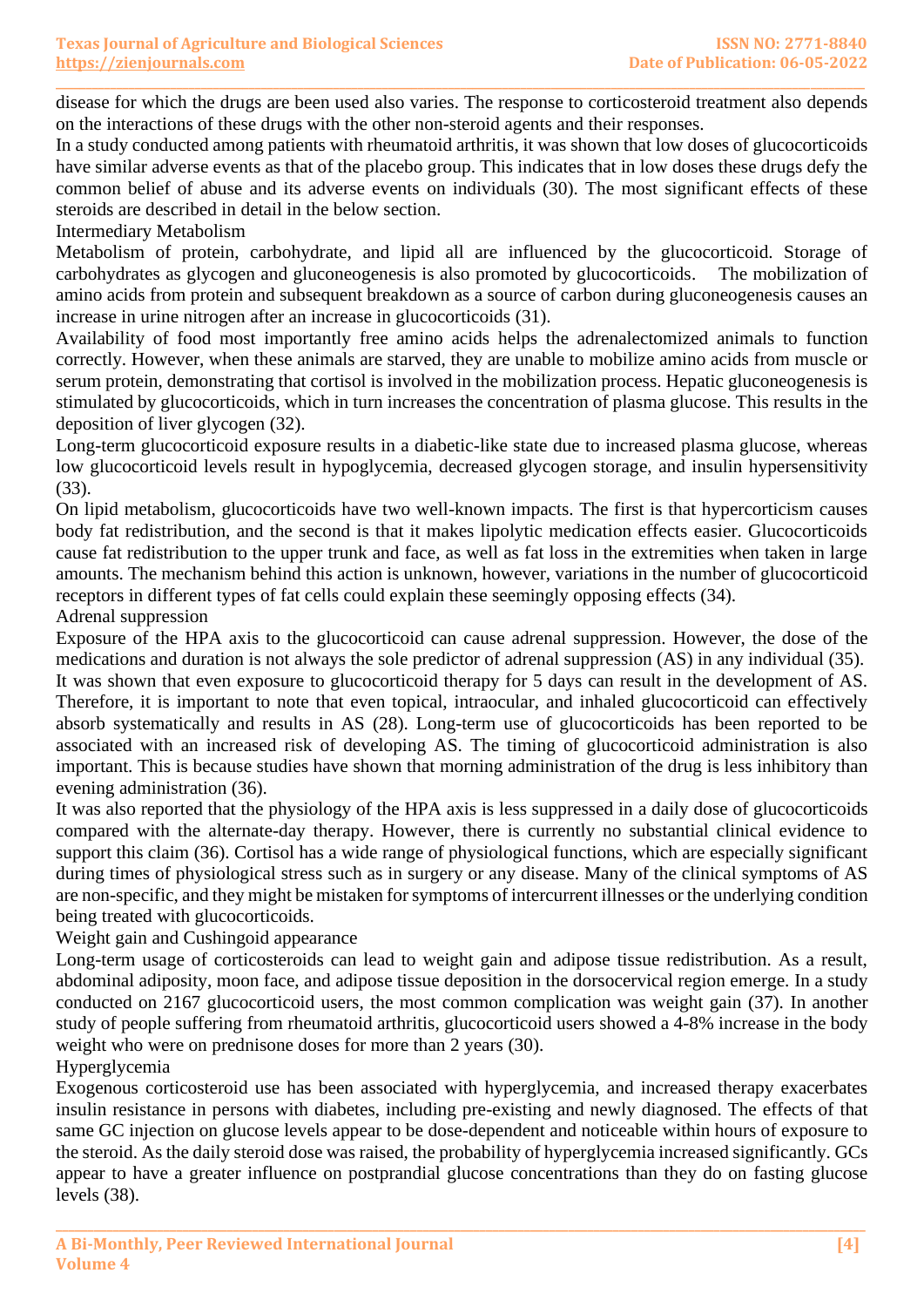#### **\_\_\_\_\_\_\_\_\_\_\_\_\_\_\_\_\_\_\_\_\_\_\_\_\_\_\_\_\_\_\_\_\_\_\_\_\_\_\_\_\_\_\_\_\_\_\_\_\_\_\_\_\_\_\_\_\_\_\_\_\_\_\_\_\_\_\_\_\_\_\_\_\_\_\_\_\_\_\_\_\_\_\_\_\_\_\_\_\_\_\_\_\_\_\_\_\_\_\_\_\_\_\_\_\_\_\_\_\_\_\_\_\_\_\_\_\_\_\_\_\_\_\_\_\_\_\_\_\_\_\_\_\_\_ Neurological effect**

Patients taking glucocorticoids frequently develop a feel-good feeling after starting the medicine; moderate exhilaration or anxiety are also possible side effects. Early in therapy, hypomanic reactions and activated states are more common than depression; nevertheless, depression is more common in individuals who have been in therapy for longer. It was also reported that the use of corticosteroids can result in different neurological and psychiatric disturbances in individuals having these medications for a longer period (39). Psychiatric and cognitive disturbances

The use of corticosteroids can result in a wide range of cognitive and psychiatric problems. Patients undergoing GC treatment for a longer period have reported agitation, anxiety, mood changes, memory impairment, lethargy, irritability, and worse cases of psychosis. All these adverse events can start as early as 1 week after the treatment regimen is started and changes with the duration and dose of the corticosteroid (40). Psychiatric side effects are widespread during systemic corticosteroid medication, according to a review article. According to two extensive meta-analyses, severe responses occurred in approximately 6% of patients, whereas mild to moderate reactions occurred in roughly 28%. Although short-term corticosteroid medication can cause mood, cognition, sleep, and behavior disorders, as well as outright delirium or even psychosis, the most prevalent side effects, are euphoria and hypomania (41).

It was also reported that GC-related adverse events are more common among patients with a family history of depression or alcohol abuse. Patients who reported having psychiatric effects after short-term use of the corticosteroids had depressive symptoms and euphoria among the other neurological manifestations (42).

Sleep difficulties have been reported, particularly with dual dosages, suggesting that the cortisol production cycle may be disrupted. Akathisia is a common glucocorticoid side effect (motor restlessness). Patients who have had a previous neuropsychiatric condition may be more likely to acquire one after using glucocorticoids. Pseudotumor cerebri has also been connected to the usage of glucocorticoids (43).

The use of more than 20 mg of prednisone or equivalent for lengthy periods is usually the only way to develop GC-induced psychosis. Low serum albumin levels in SLE patients may also be a predictor of GC-induced psychosis. Antipsychotic therapy may be necessary for patients who have chronic psychotic symptoms (44). Neuropsychiatric Adverse Effects

Children with acute lymphoblastic leukemia who were given dexamethasone or prednisone for treatment induction and maintenance have reported neuropsychiatric adverse effects with glucocorticoid therapy. Children under the age of six are more vulnerable, and symptoms usually occur during the first week of glucocorticoid treatment (45).

Glucocorticoid-induced acute neuropsychiatric impairment might manifest as euphoria, hostility, mood variations, loss of sleep, depression, and even severe psychosis. Although these psychological aberrations normally fade away after ceasing glucocorticoid therapy, a small percentage of patients may still experience symptoms after stopping the prescription (46).

### **Other complications**

Cardiac and arterial complications

Glucocorticoids also increase the renal excretion of several electrolytes including phosphate and potassium. On the other hand mineralocorticoids, particularly cortisol and cortisone are associated with fluid retention, hypertension, edema, weight gain, and arrhythmias. However, hypertension only arises in higher doses. Longterm usage of medium-high dose glucocorticoids results in a dose-dependent pattern of premature atherosclerosis (47).

Heart arrhythmias and rapid death have also been connected to pulse GC treatment. These events, on the other hand, are rare and have usually occurred in persons who have underlying kidney or heart disease. Although it is unclear whether these substantial AEs are due to GC use or the underlying condition, some doctors advise that patients undergoing pulse therapy who have significant cardiac or kidney problems have constant cardiac monitoring (48).

Gastrointestinal complications

The use of corticosteroids increases the risk of gastric ulcer, GI bleeding, and gastritis. The use of NSAIDs also increases the chance of GI effects if they are used in combination with corticosteroids. Among other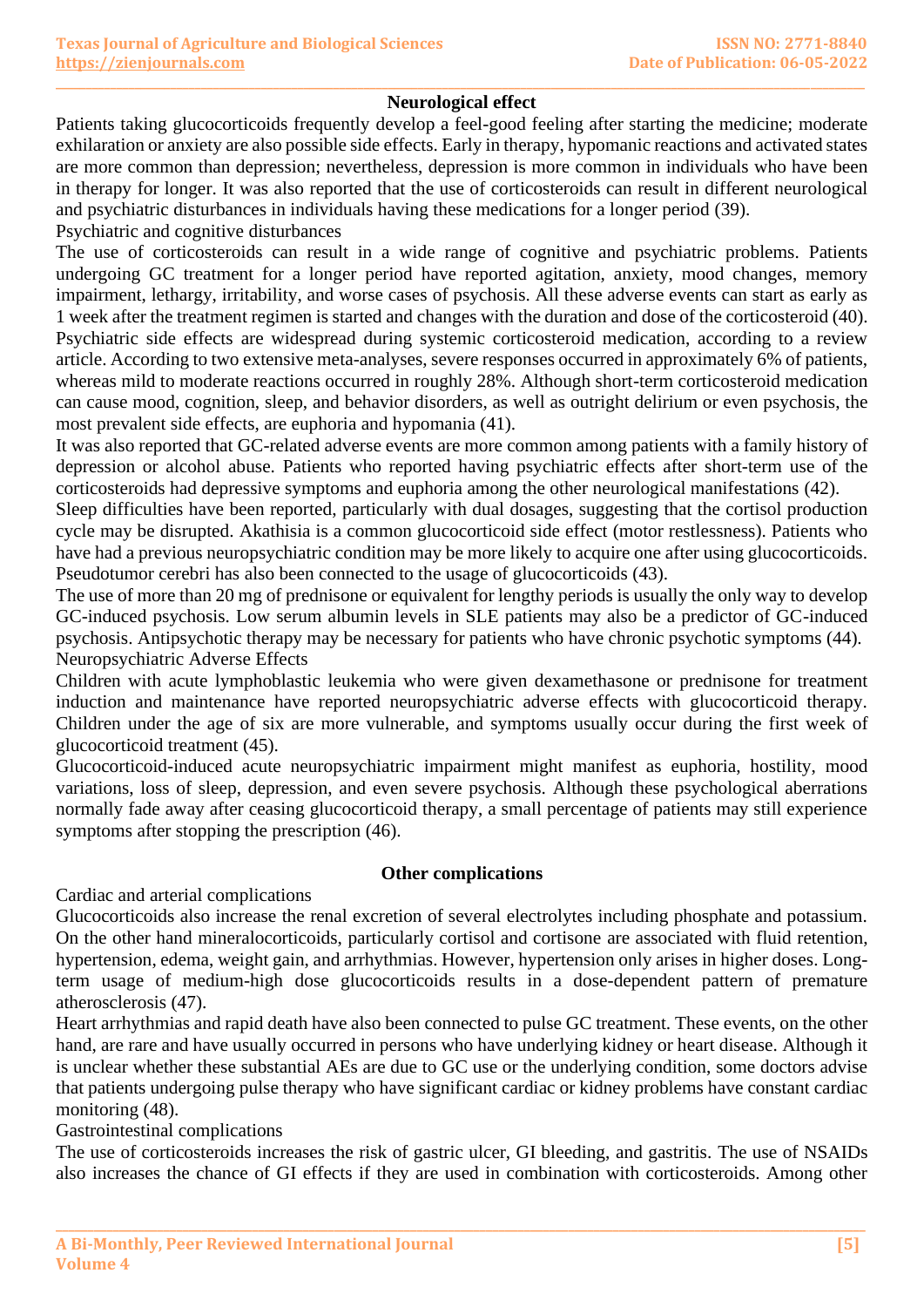**\_\_\_\_\_\_\_\_\_\_\_\_\_\_\_\_\_\_\_\_\_\_\_\_\_\_\_\_\_\_\_\_\_\_\_\_\_\_\_\_\_\_\_\_\_\_\_\_\_\_\_\_\_\_\_\_\_\_\_\_\_\_\_\_\_\_\_\_\_\_\_\_\_\_\_\_\_\_\_\_\_\_\_\_\_\_\_\_\_\_\_\_\_\_\_\_\_\_\_\_\_\_\_\_\_\_\_\_\_\_\_\_\_\_\_\_\_\_\_\_\_\_\_\_\_\_\_\_\_\_\_\_\_\_** complications visceral perforation, fatty liver, pancreatitis, and cirrhosis have been positively associated with the use of GC (49).

Muscular complications

Corticosteroids have direct catabolic effects on skeletal muscles, resulting in decreased muscle protein synthesis and catabolism, as well as muscle weakening. Myopathy usually appears after a few weeks or months of GC use. Muscular weakness and atrophy in both the upper and lower extremities are common in these patients. However, no myalgias or muscle soreness was reported (50).

Although the dose and duration of GC medication can vary drastically before the start of myopathy, it is more common in persons who are taking less than 10 mg of prednisone per day or comparable. Furthermore, the bigger the GC dosage, the faster muscular weakening develops (51).

In patients who require large doses of intravascular GC and neuromuscular blocking agents, myopathy is a common complication. Diffuse and severe weakness develops after several days from the doses received. This usually is a reversible condition and often results in frequent ICU admissions. These patients also develop severe myopathy and increase the risk of mortality (52).

Immune suppression and increased infection

Corticosteroid administration is associated with immunosuppression. The exact mechanism of this immunosuppression is not known. This immunosuppression often predisposes patients to infection. In a metaanalysis consisting of 2000 patients, it was reported that systemic application of GC increases the chances of infection in patients compared to the placebo (53).

Moreover, it was also reported that patients who received GC are more susceptible to viral and fungal infections, mostly in patients who are undergoing a transplant. Aged patients with other functional impairments have a higher risk of developing infections compared to the younger lot (54).

Ophthalmic complications

Patients who took more than 10 mg of prednisone per day for more than a year had a significantly higher incidence of cataracts, with a dose-dependent relationship. Low-dose glucocorticoids have also been related to a higher risk of cataracts. Cataracts usually affect both eyes and progress slowly (1).

Intraocular glucocorticoids and high-dose systemic glucocorticoids cause increased intraocular pressure, especially in patients with a family history of open-angle glaucoma. Glaucoma is a condition that causes vision field loss, cupping of the optic disc and atrophy of the optic nerve. The increase in intraocular pressure normally goes away within a few weeks after stopping systemic therapy, but the damage to the optic nerve is often irreversible (55).

Central serous chorioretinopathy is a unique adverse effect of systemic or even topical glucocorticoid treatment, in which the retina separates from its underlying photoreceptors due to the development of subretinal fluid in the macular region. This sickness is characterized by central visual blur and reduced visual acuity (56).

### **Conclusion**

The benefit of the use of systemic corticosteroids is well established within the clinical system. It has been successfully employed to treat various inflammatory and autoimmune diseases. However, its prolonged use and use at a higher dose (commonly known as steroid abuse) may create severe adverse events that affect different physiological systems such as cardiovascular, musculoskeletal, endocrine, neurological, and gastrointestinal.

In addition, its metabolic effect brings in different perturbations in biochemical parameters in blood and other organs. However, these adverse effects can be minimized through the implementation of proper clinical monitoring and management that involves a well-informed patient. The patient must be informed by clinicians about all the possible AEs of systemic steroid therapy and made aware to take medical advice whenever feels any adverse event is taking place.

It is very useful and important to decide the lowest effective dose of a lower potency agent to treat a prospective patient. The clinician must follow all the existing guidelines to implement the steroid therapy and must monitor several parameters such as risk factors or pre-existing conditions that may potentially be exacerbated by steroid therapy.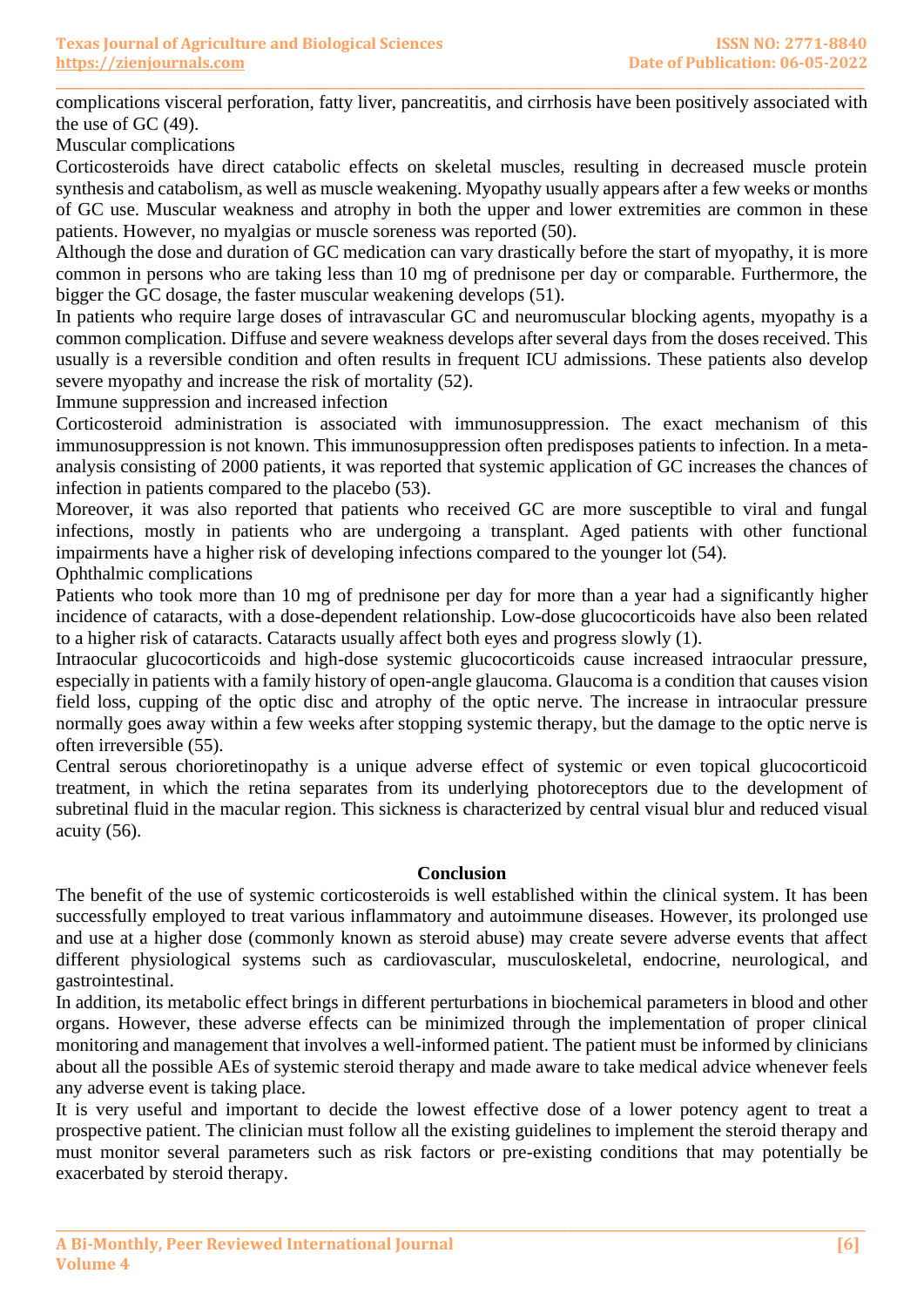A careful examination of physical parameters, past medical history, and presence of co-morbidities such as hyperglycemia, CVD, GI dysfunction, dyslipidemia, osteoporosis through measurement of different blood parameters, and other associated laboratory assessments. For children, careful assessment of nutritional status and pubertal factors may help in keeping control of adverse events. As steroids may cause birth defects like cleft palate, women of childbearing age must be questioned about the planning of pregnancy before administration of steroids.

**\_\_\_\_\_\_\_\_\_\_\_\_\_\_\_\_\_\_\_\_\_\_\_\_\_\_\_\_\_\_\_\_\_\_\_\_\_\_\_\_\_\_\_\_\_\_\_\_\_\_\_\_\_\_\_\_\_\_\_\_\_\_\_\_\_\_\_\_\_\_\_\_\_\_\_\_\_\_\_\_\_\_\_\_\_\_\_\_\_\_\_\_\_\_\_\_\_\_\_\_\_\_\_\_\_\_\_\_\_\_\_\_\_\_\_\_\_\_\_\_\_\_\_\_\_\_\_\_\_\_\_\_\_\_**

The neurologic and metabolic sequelae can be improved by deciding the lowest effective steroid dose for the minimum period required to achieve treatment goals. Intermittent monitoring of treatment outcomes and planned withdrawal by dose-tapering may help in a better treatment outcome and fewer adverse events.

## **References:**

- 1. Yasir M, Goyal A, Bansal P, Sonthalia S. Corticosteroid Adverse Effects. In: StatPearls [Internet]. Treasure Island (FL): StatPearls Publishing; 2022 [cited 2022 Jan 24]. Available from: http://www.ncbi.nlm.nih.gov/books/NBK531462/
- 2. Coutinho AE, Chapman KE. The anti-inflammatory and immunosuppressive effects of glucocorticoids, recent developments, and mechanistic insights. Mol Cell Endocrinol. 2011 Mar 15;335(1):2–13.
- 3. Glyn JH. The discovery of cortisone: a personal memory. BMJ. 1998 Sep 19;317(7161):822.
- 4. AlShareef S, Gokarakonda S, Marwaha R. Anabolic Steroid Use Disorder. StatPearls [Internet]. 2021 Dec 15 [cited 2022 Jan 24]; Available from: https://www.statpearls.com/articlelibrary/viewarticle/17498/
- 5. Taves MD, Gomez-Sanchez CE, Soma KK. Extra-adrenal glucocorticoids and mineralocorticoids: evidence for local synthesis, regulation, and function. Am J Physiol Endocrinol Metab. 2011 Jul;301(1): E11–24.
- 6. Sagoe D, Molde H, Andreassen CS, Torsheim T, Pallesen S. The global epidemiology of anabolicandrogenic steroid use: a meta-analysis and meta-regression analysis. Ann Epidemiol. 2014 May: 24(5): 383-98.
- 7. Iyer R, Handelsman DJ. Androgens. Front Horm Res. 2016;47:82–100.
- 8. Givens ML, Deuster P. Androgens and Androgen Derivatives: Science, Myths, and Theories: Explored From a Special Operations Perspective. J Spec Oper Med. 2015;15(3):98–104.
- 9. Fink J, Schoenfeld BJ, Hackney AC, Matsumoto M, Maekawa T, Nakazato K, et al. Anabolic-androgenic steroids: procurement and administration practices of doping athletes. Phys Sportsmed. 2019 Feb;47(1):10–4.
- 10. Kanayama G, Brower KJ, Wood RI, Hudson JI, Pope HG. Anabolic-androgenic steroid dependence: an emerging disorder. Addiction. 2009 Dec;104(12):1966–78.
- 11. Bordin DM, Bettim BB, Perdona GC, de Campos EG, De Martinis BS. Understanding alterations in blood and biochemical parameters in athletes that use dietary supplements, steroids, and illicit drugs. Toxicology. 2017 Feb 1;376:75–82.
- 12. Öcal R, Öcal N. Can hemogram parameters be an indicator for the systemic effects of inhaled corticosteroids in COPD patients? A comparative review of different corticosteroids and different inhaler techniques. Int J Med Rev Case Rep. 2019;(0):1.
- 13. McKay LI, Cidlowski JA. Physiologic and Pharmacologic Effects of Corticosteroids. Holland-Frei Cancer Medicine 6th edition [Internet]. 2003 [cited 2022 Jan 25]; Available from: https://www.ncbi.nlm.nih.gov/books/NBK13780/
- 14. Pountain GD, Keogan MT, Hazleman BL, Brown DL. Effects of single-dose compared with three days' prednisolone treatment of healthy volunteers: contrasting effects on circulating lymphocyte subsets. J Clin Pathol. 1993 Dec;46(12):1089–92.
- 15. Schwartzman RA, Cidlowski JA. Glucocorticoid-induced apoptosis of lymphoid cells. Int Arch Allergy Immunol. 1994 Dec;105(4):347–54.
- 16. Mulrow PJ, Forman BH. The tissue effects of mineralocorticoids. Am J Med. 1972 Nov;53(5):561–72.
- 17. Winter DC, Schneider MF, O'Sullivan GC, Harvey BJ, Geibel JP. Rapid effects of aldosterone on sodium-hydrogen exchange in isolated colonic crypts. J Membr Biol. 1999 Jul 1;170(1):17–26.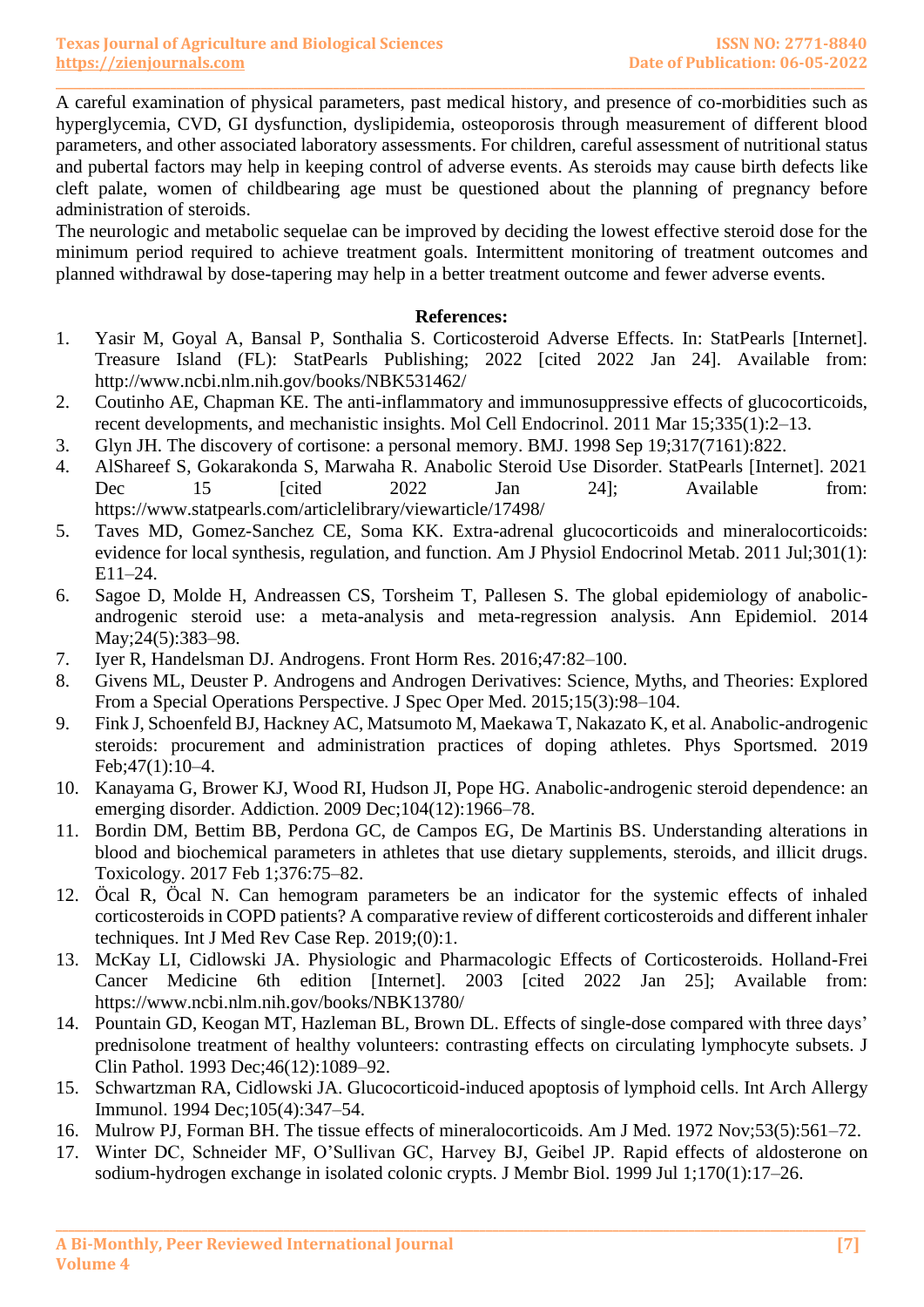- **\_\_\_\_\_\_\_\_\_\_\_\_\_\_\_\_\_\_\_\_\_\_\_\_\_\_\_\_\_\_\_\_\_\_\_\_\_\_\_\_\_\_\_\_\_\_\_\_\_\_\_\_\_\_\_\_\_\_\_\_\_\_\_\_\_\_\_\_\_\_\_\_\_\_\_\_\_\_\_\_\_\_\_\_\_\_\_\_\_\_\_\_\_\_\_\_\_\_\_\_\_\_\_\_\_\_\_\_\_\_\_\_\_\_\_\_\_\_\_\_\_\_\_\_\_\_\_\_\_\_\_\_\_\_** 18. Salyer SA, Parks J, Barati MT, Lederer ED, Clark BJ, Klein JD, et al. Aldosterone regulates Na(+), K(+) ATPase activity in human renal proximal tubule cells through mineralocorticoid receptor. Biochim Biophys Acta. 2013 Oct;1833(10):2143–52.
- 19. Fuller PJ, Young MJ. Mechanisms of Mineralocorticoid Action. Hypertension. 2005 Dec 1;46(6):1227– 35.
- 20. Hunter RW, Ivy JR, Bailey MA. Glucocorticoids and renal Na+ transport: implications for hypertension and salt sensitivity. J Physiol. 2014 Apr 15;592(Pt 8):1731–44.
- 21. Almukhtar SE, Abbas AA, Muhealdeen DN, Hughson MD. Acute kidney injury associated with androgenic steroids and nutritional supplements in bodybuilders†. Clinical Kidney Journal. 2015 Aug 1;8(4):415–9.
- 22. Levey AS, Coresh J, Greene T, Marsh J, Stevens LA, Kusek JW, et al. Expressing the Modification of Diet in Renal Disease Study equation for estimating glomerular filtration rate with standardized serum creatinine values. Clinical chemistry. 2007;53(4):766–72.
- 23. Daher EF, Júnior GBS, Queiroz AL, Ramos LM, Santos SQ, Barreto DM, et al. Acute kidney injury due to anabolic steroid and vitamin supplement abuse: report of two cases and a literature review. International urology and nephrology. 2009;41(3):717–23.
- 24. Herlitz LC, Markowitz GS, Farris AB, Schwimmer JA, Stokes MB, Kunis C, et al. Development of focal segmental glomerulosclerosis after anabolic steroid abuse. Journal of the American Society of Nephrology. 2010;21(1):163–72.
- 25. Gutkowski K, Christ A, Hartleb M. Liver Injury Induced by High-Dose Methylprednisolone Therapy: A Case Report and Brief Review of the Literature. Hepat Mon. 2011 Aug 1;11(8):656–61.
- 26. Shimizu H, Shimizu T, Takahashi D, Asano T, Arai R, Takakuwa Y, et al. Corticosteroid dose increase is a risk factor for nonalcoholic fatty liver disease and contralateral osteonecrosis of the femoral head: a case report. BMC Musculoskeletal Disorders. 2019 Feb 19;20(1):88.
- 27. Coelho J, Ozenne V, Dray X, Chaput U, Marteau P. Case of Prednisolone-induced Hepatitis in a Patient with Ulcerative Colitis. Inflammatory Bowel Diseases. 2013 Mar 1;19(3): E34–5.
- 28. Liu D, Ahmet A, Ward L, Krishnamoorthy P, Mandelcorn ED, Leigh R, et al. A practical guide to the monitoring and management of the complications of systemic corticosteroid therapy. Allergy, Asthma & Clinical Immunology. 2013 Aug 15;9(1):30.
- 29. Thau L, Gandhi J, Sharma S. Physiology, Cortisol. In: StatPearls [Internet]. Treasure Island (FL): StatPearls Publishing: 2022 [cited 2022 Jan 26]. Available from: http://www.ncbi.nlm.nih.gov/books/NBK538239/
- 30. Da Silva J a. P, Jacobs JWG, Kirwan JR, Boers M, Saag KG, Inês LBS, et al. Safety of low dose glucocorticoid treatment in rheumatoid arthritis: published evidence and prospective trial data. Ann Rheum Dis. 2006 Mar;65(3):285–93.
- 31. McMahon M, Gerich J, Rizza P. Effects of glucocorticoids on carbohydrate metabolism. Diabetes/metabolism reviews. 1988;4(1):17–30.
- 32. Vegiopoulos A, Herzig S. Glucocorticoids, metabolism and metabolic diseases. Molecular and cellular endocrinology. 2007;275(1–2):43–61.
- 33. Bauerle KT, Harris C. Glucocorticoids and Diabetes. Mo Med. 2016;113(5):378–83.
- 34. Macfarlane DP, Forbes S, Walker BR. Glucocorticoids and fatty acid metabolism in humans: fuelling fat redistribution in the metabolic syndrome. J Endocrinol. 2008 May;197(2):189–204.
- 35. Fauci A, Braunwald E, Kasper D, Hauser S, Longo D, Jameson J, et al. Harrison's Principles of Internal Medicine, 17th Edition. 17th edition. New York: McGraw-Hill Professional; 2008. 2958 p.
- 36. Ortega E, Rodriguez C, Strand LJ, Segre E. Effects of cloprednol and other corticosteroids on hypothalamic-pituitary-adrenal axis function. J Int Med Res. 1976;4(5):326–37.
- 37. Curtis JR, Westfall AO, Allison J, Bijlsma JW, Freeman A, George V, et al. Population-based assessment of adverse events associated with long-term glucocorticoid use. Arthritis Rheum. 2006 Jun 15;55(3):420–6.
- 38. Hoes JN, van der Goes MC, van Raalte DH, van der Zijl NJ, den Uyl D, Lems WF, et al. Glucose tolerance, insulin sensitivity and β-cell function in patients with rheumatoid arthritis treated with or without low-to-medium dose glucocorticoids. Ann Rheum Dis. 2011 Nov;70(11):1887–94.